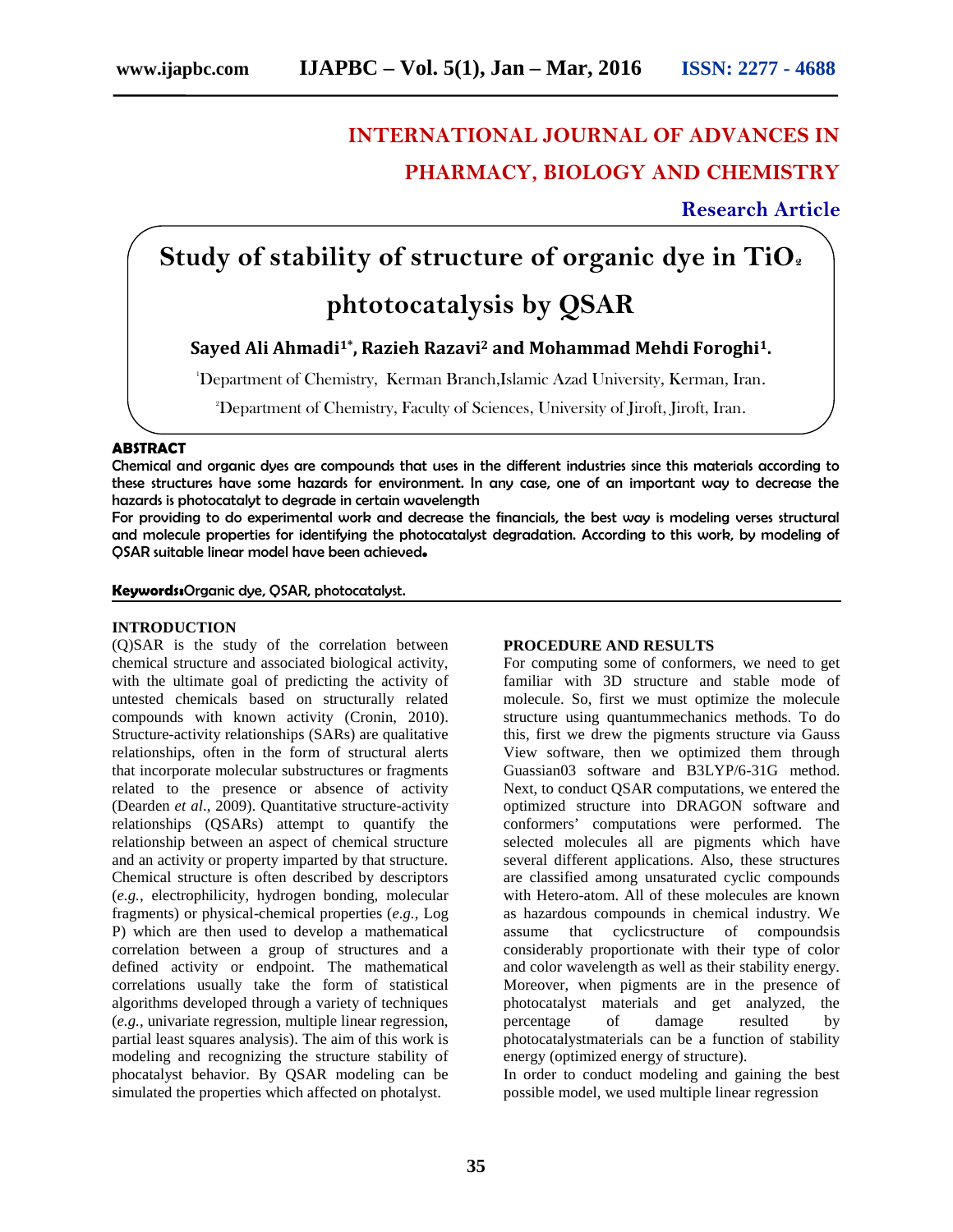(MLR) and step technique. So, we applied lots of strategies. Firstly, we categorized entireconformers into four groups of topological, electronic, geometrical and physicochemical. Then, we run regression technique for each single block through different Howard orders and step method. During these stages, we obtained several different models. Further, to increase the chance of using more conformers in the model, we employed conformers'elimination method. In this technique, we removed one entered variable in the model,then we run regression. Again, we entered the same variable and removed another variable and run regression. Accordingly, we could obtain greater models with more diverse conformers. In fact, proper models are those which have the highest number of R and F and the lowest number of conformers and standard deviation. So, we select them as appropriate models. a) photocatalystic properties computed y the model in relation to experimental photocatalystic properties b) residuals values in relation to experimental photocatalystic properties values

#### **DISCUSSION AND CONCLUSION**

Aswe could see, unlike previous works on modeling, in the present study we attempted to consider the overall behavior of molecules in relation to photocatalyst properties. Then, in the process of modeling identical conformers demonstrating different aspects of interactions with photocatalyst properties were provided. Here, we selected conformers as the independent variables and phtocatalyst properties as the dependent variable in form of a mathematical equation. Subsequent to specification of independent and dependent variables using SPSS software and multiple linear regression method, firstly, we opted for a series of good conformers out of entire conformers. Secondly, we created certain linear equations between conformers and photocatalyst properties. Since for computation of some conformers we required to have the 3D structure and stable mode of molecules, before computations we should optimize molecule structure on the basis of quantum mechanics methods.

| <b>NOUTED DATE:</b> IS BY MITS LECTRONIC |             |                     |             |             |                             |
|------------------------------------------|-------------|---------------------|-------------|-------------|-----------------------------|
| Model                                    | $\mathbf R$ | Adj- $\mathbf{R}^2$ | Std.Error   | $\mathbf F$ | ${\bf N}$                   |
| $\mathbf{1}$                             | 0.948       | 0.897               | 0.082       | 1135        | 5                           |
| $\overline{c}$                           | 0.947       | 0.897               | 0.083       | 1893        | 5                           |
| $*3$                                     | 0.959       | 0.920               | 0.073       | 2489        | $\sqrt{3}$                  |
| $\overline{4}$                           | 0.939       | 0.882               | 0.088       | 1614        | $\sqrt{6}$                  |
| $5*$                                     | 0.957       | 0.916               | 0.074       | 2352        | $\sqrt{3}$                  |
| $\sqrt{6}$                               | 0.921       | 0.848               | 0.099       | 1460        | $\sqrt{6}$                  |
| $\tau$                                   | 0.901       | 0.810               | 0.110       | 1306        | $\sqrt{5}$                  |
| 8                                        | 0.953       | 0.907               | 0.078       | 1587        | $\overline{4}$              |
| $*9$                                     | 0.958       | 0.918               | 0.073       | 2431        | $\sqrt{3}$                  |
| 10                                       | 0.889       | 0.790               | 0.138       | 983         | $\sqrt{6}$                  |
| 11                                       | 0.956       | 0.913               | 0.076       | 1358        | $\sqrt{6}$                  |
| $*12$                                    | 0.958       | 0.918               | 0.073       | 2427        | $\ensuremath{\mathfrak{Z}}$ |
| 13                                       | 0.905       | 0.819               | 0.102       | 1204        | $\overline{4}$              |
| 14                                       | 0.959       | 0.918               | 0.073       | 1829        | $\sqrt{6}$                  |
| 15                                       | 0.943       | 0.888               | 0.086       | 1718        | $\sqrt{5}$                  |
| 16                                       | 0.945       | 0.892               | 0.084       | 1794        | 5                           |
| 17                                       | 0.947       | 0.897               | 0.082       | 1893        | $\overline{4}$              |
| 18                                       | 0.939       | 0.882               | $\,0.088\,$ | 1614        | $\ensuremath{\mathfrak{Z}}$ |
| 19                                       | 0.899       | 0.808               | 0.125       | 1105        | $\sqrt{6}$                  |
| $20\,$                                   | 0.893       | 0.797               | 0.131       | 995         | 5                           |

**Table 1 Modeld patterns by MIR technique**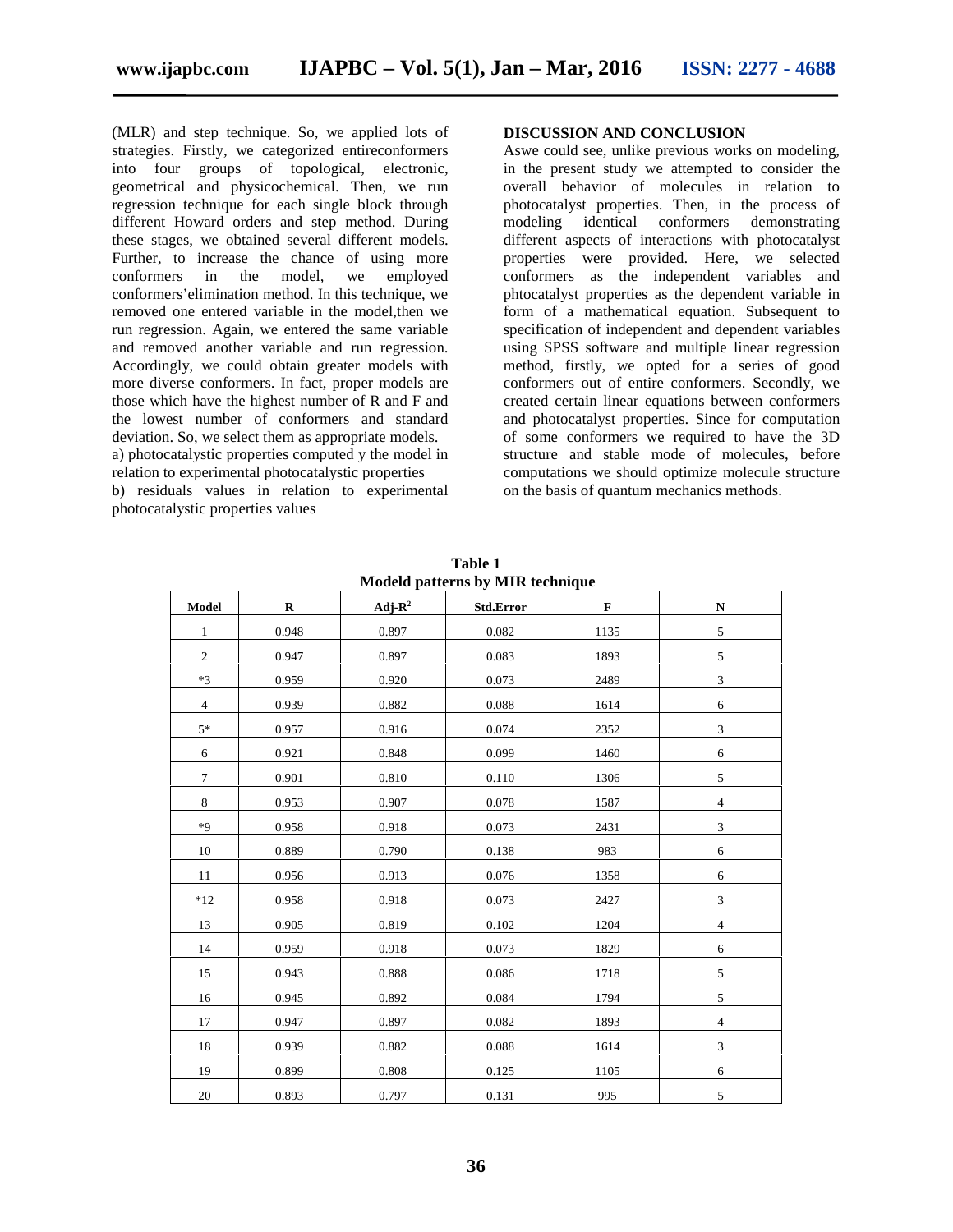



**Fig.1 Values of selected model evaluation for percentage of pigment damage**